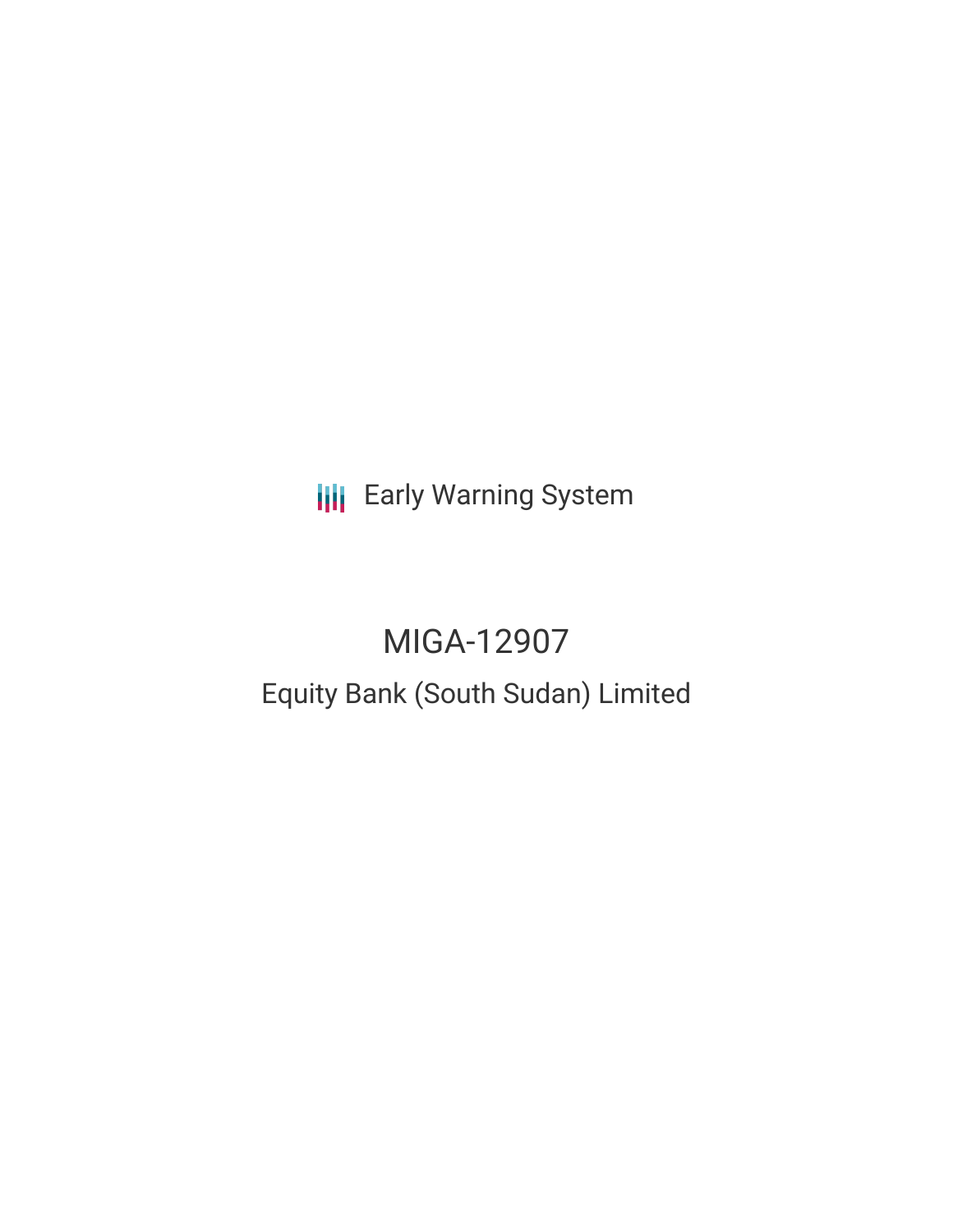

## **Quick Facts**

| <b>Countries</b>               | South Sudan                                     |
|--------------------------------|-------------------------------------------------|
| <b>Financial Institutions</b>  | Multilateral Investment Guarantee Agency (MIGA) |
| <b>Status</b>                  | Proposed                                        |
| <b>Bank Risk Rating</b>        | FI                                              |
| <b>Voting Date</b>             | 2015-12-10                                      |
| <b>Borrower</b>                | <b>Equity Group Holdings Limited</b>            |
| <b>Sectors</b>                 | Construction, Finance, Transport                |
| <b>Investment Type(s)</b>      | Guarantee                                       |
| <b>Investment Amount (USD)</b> | $$36.00$ million                                |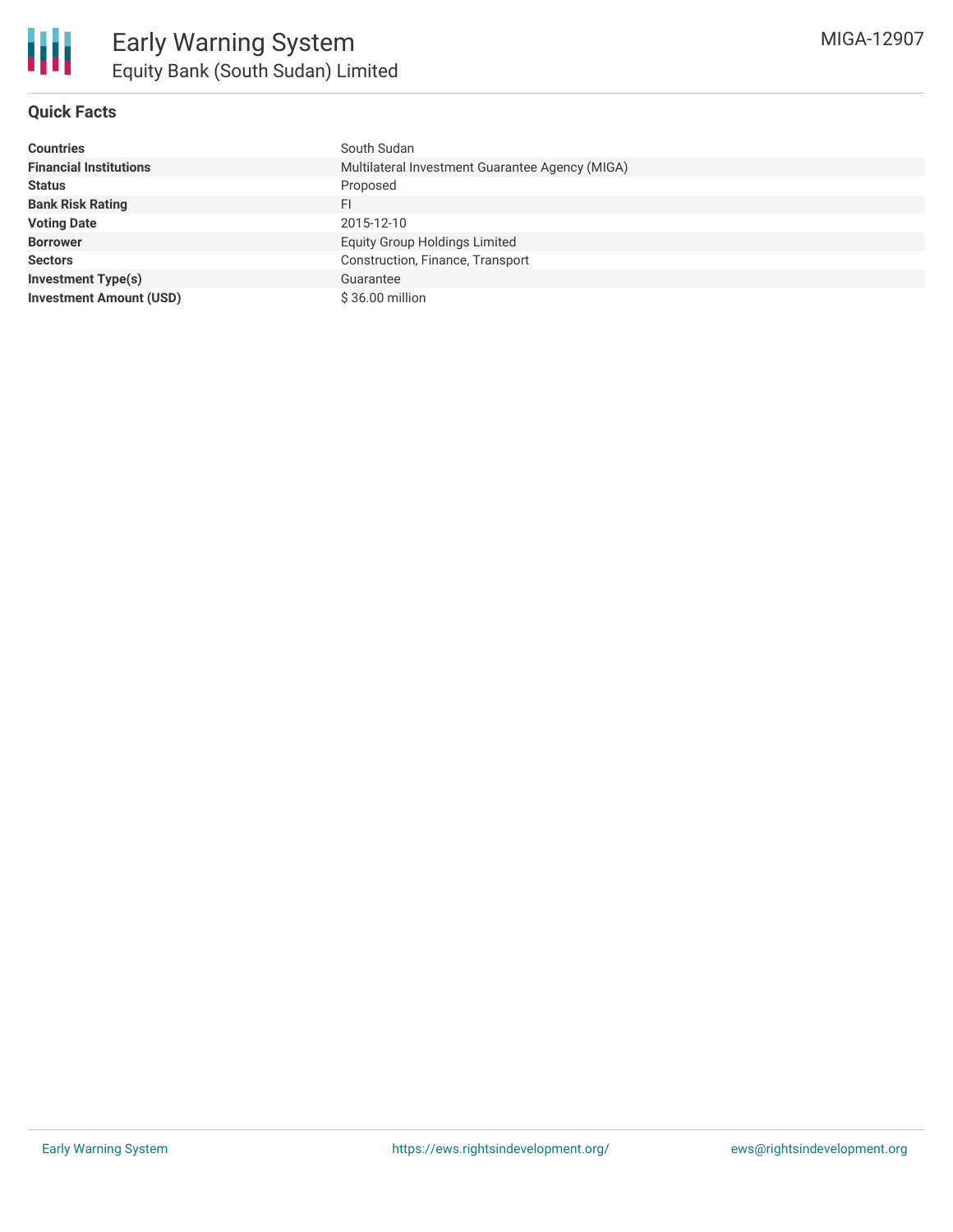

## **Project Description**

This project finances an investment by Equity Group Holdings Limited of Kenya in its fully-owned subsidiary Equity Bank (South Sudan) Limited to support its diversified loan portfolio, which includes construction, transportation, trade finance and services, and other activities in South Sudan.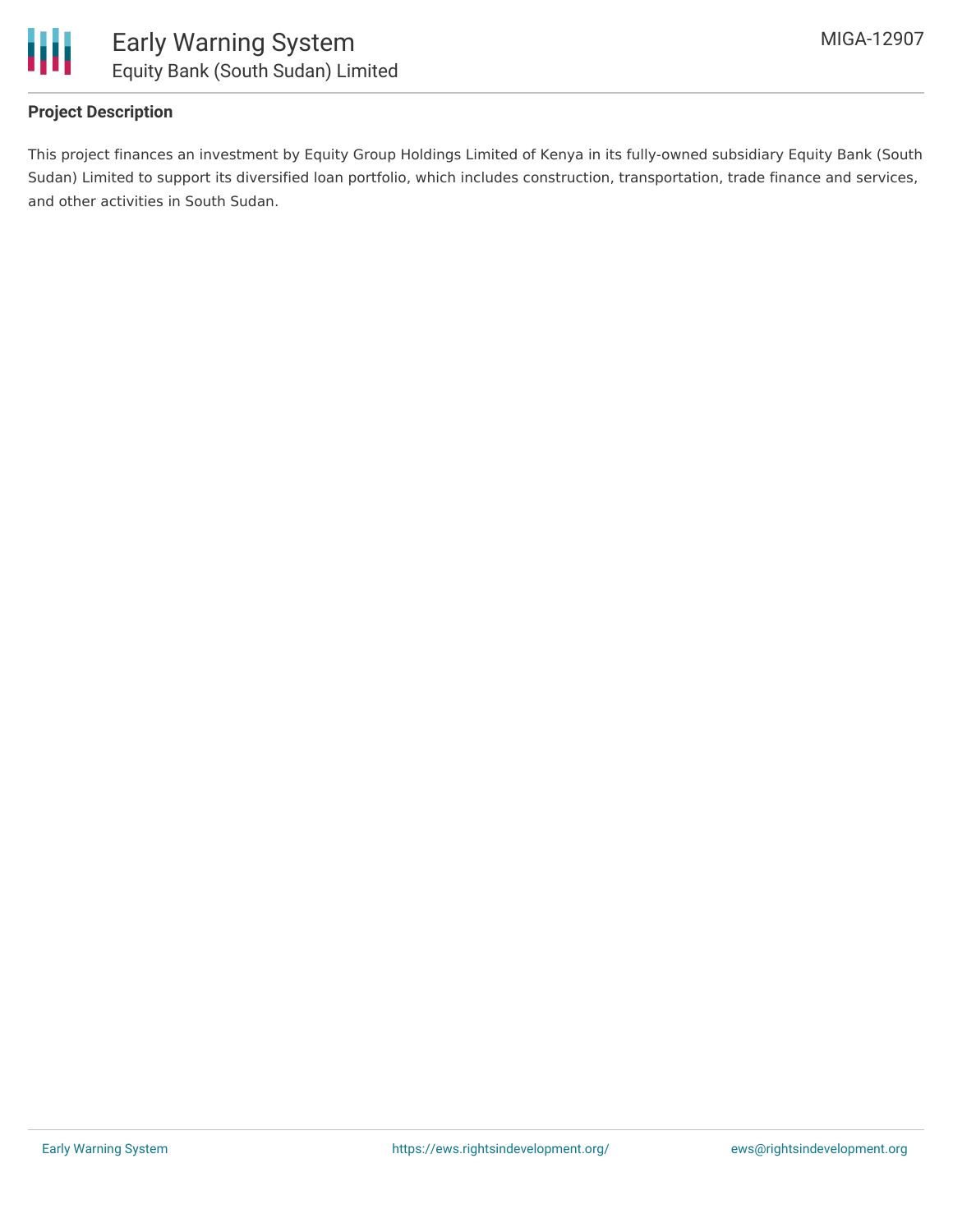#### **Investment Description**

Multilateral Investment Guarantee Agency (MIGA)

Equity Group Holdings Limited has applied for a MIGA guarantee of \$36.0 million for a period of up to 10 years against the risks of transfer restriction, expropriation, and war and civil disturbance. MIGA also proposes to use its Conflict-Affected and Fragile Economies Facility on a first-loss basis.